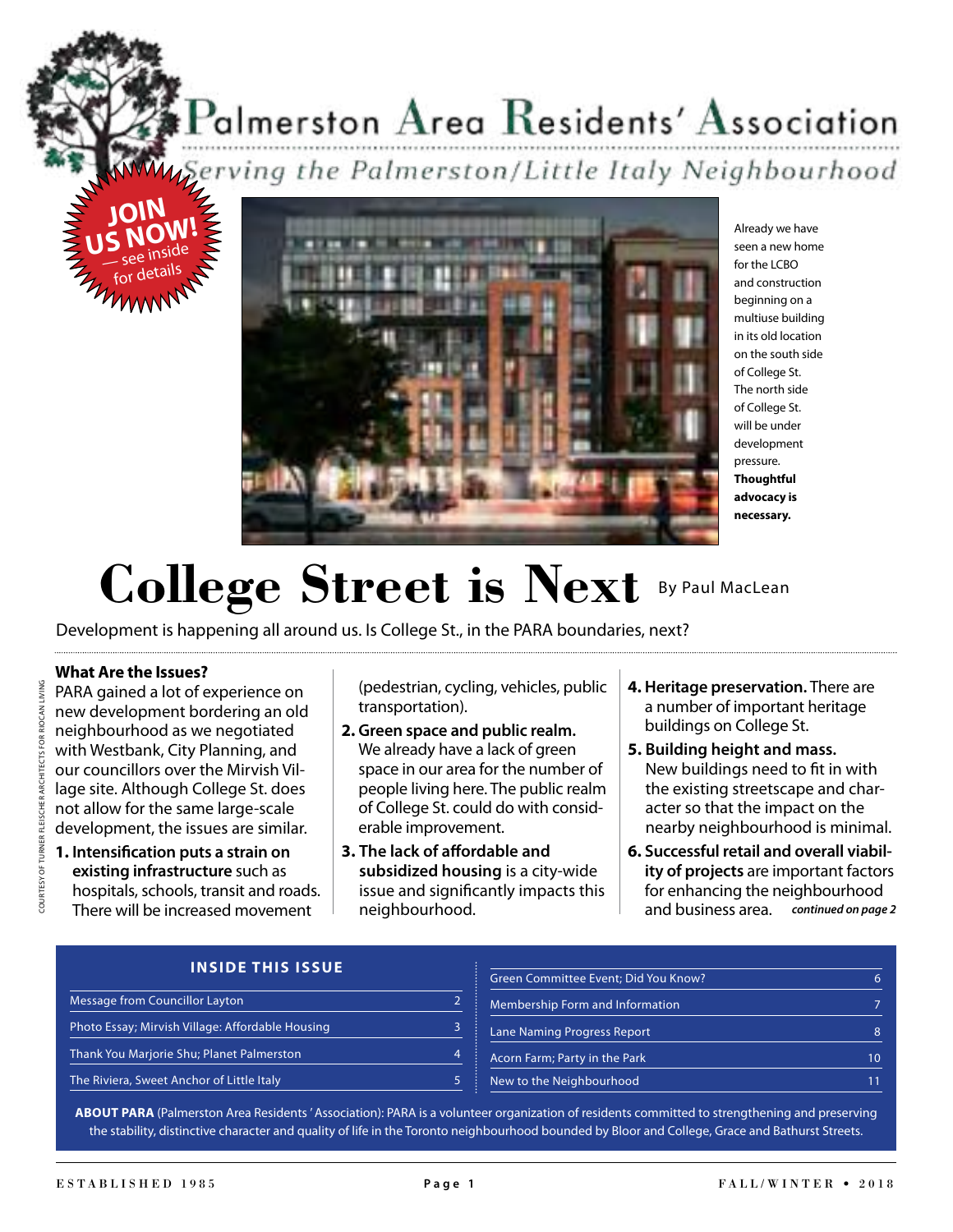#### **What Has PARA Done So Far?**

- **1.** We have requested the Heritage Department of City Planning to assess the properties on the northeast corner of College St. and Palmerston Blvd., and the properties on the north side of College St. between Euclid Ave. and Manning Ave. for heritage designation.
- **2.** We have requested an avenue study for College St., running west from Bathurst St. This has been passed at Community Council but awaits further approval.

#### **Why We Need an Avenue Study**

An avenue study, led by City Planning, involves public consultation and provides the planning framework and guidelines to which future development, both public and private, must conform. The study covers areas such as: built form, heritage retention, street character, retail (e.g., store size), public realm, green space, transportation infrastructure (pedestrian, cycling, vehicle, public) and neighbourhood protection. An avenue study is the best available process for resident input before development applications are made.

The existing College St. study goes east from Bathurst St. It deals mainly with built form. PARA is requesting a more comprehensive study for the westward section beginning at Bathurst.

**W** ith all the crashing and banging and<br>
construction dust around Mirvish Village, it is very challenging for nearby neighbours to keep an upbeat perspective about what the development should bring to our neighbourhood.

**The Four Corners Study (Bathurst and Bloor)** proved to be very important in shaping the development at the Mirvish Village site. More recently the Study survived a challenge from a developer on the north side of Bloor. It was settled through a negotiated settlement with the City and the four Residents' Associations. A Bloor St. avenue study is currently underway to address development along Bloor St. from Palmerston to Lansdowne.

> On the affordable housing portion, so far Councillors Layton and Cressy have secured funding for about half of the 180 designated affordable housing units.

We all know that Toronto's affordable housing crisis is getting worse, not better… and that it extends to our neighbourhood.

Failing to fully fund the affordable housing opportunity with the Mirvish development would be a disaster.

PARA is assembling a team of community members to participate in any studies and to monitor College St.



Let me first take a moment to<br>
thank the residents of University-Rosedale who have put their trust and faith in me with their vote. Throughout the campaign it was a pleasure to meet old friends and new residents, to talk about the issues we

### **College St. is Next** *cont'd from page 1*

development includes affordable decided. Parks and Forestry are also look at where we need to improve

Important commitments made by the developer Westbank and the City include:

- **t Afordable Rental Housing:** Up to 180 units (20% of the project)—including family-sized units —priced as "deeply afordable," which means an additional 20% rent reduction from the normal "afordable" classifcation
- **· Daycare:** Purpose-built building for 50 spots
- **Community Centre:** City-owned in one of the Bathurst St. heritage houses
- **· Green Space:** A new City-designed park, renewal of the Markham streetscape and signifcant tree planting around the site

 $\Theta$  At the **southern end of the site along Lennox St.** is a crane and 3 shoring rigs. The shoring rigs augur down 4-5 stories before the holes are flled with concrete to form the outer retaining wall for the parking garage and foundations.

 $\Theta$  This lone heritage house on Markham St. currently sits in the middle of what will become the new park. In a few months it will be lifted off its foundation and moved south to join the other Markham St. heritage houses on a new foundation.

While the Mirvish Village Devel-<br>
Wopment is far from complete, it's worth paying attention now to the discussion about the proposed parkette that it will include. It was the focus of a small "Community Visioning" meeting held by City staff and Westbank architects at CSI Bathurst on July 9, 2018. Ideas for the parkette included that it must be an actual park,

This was the gist of the preliminary discussion, and it remains to be seen what impact the voices of the neighbourhood will have. Hopefully further meetings will occur, and it may be up to you to develop an opinion about and to campaign for a parkette that enhances our neighbourhood. **EARA** 



developments. Let us know if you want to join or want any further information on any of the items mentioned in this article. **Email address: info@palmerstonara.org. PARA**

## **Mirvish Village: Keeping a Long-Term Viewpoint...**

By Roy Sawyer

are facing in our ward and in the city that we are striving to create.

I heard some things repeatedly: residents in Ward 11 want to make sure there is more affordable housing, better transit, safer streets, and expanded green space in the

#### **Mike Layton's Update: Our Opportunity to Reshape Local Democracy**

city. What I heard even more often was that we must do everything we can to stand up for the people of Toronto against Doug Ford 's cuts and his approach to governing.

Between now and the opening of Mirvish Village we can all expect to hear much more on this as we seek to secure 100% of the funding needed. **PARA PARA**

> I promise to get to work on these issues right away. In the coming months we will need to focus on Toronto 's new Inclusionary Zoning powers to ensure all new

housing. Early in the next term of City Council, the future of the Downtown Relief Line will be developing a new plan that will recreation programs.

In the coming weeks I will begin a dialogue with residents about

the type of city they want to live in, and about how citizens can be more involved in shaping their communities and their city. If you have a concern or an idea for your neighbourhood, you can always reach me at: **councillor\_layton@ toronto.ca.** *Yours in Community*

*Mike*

u Looking in from the **corner of Bathurst and Bloor Streets** you see that excavation for the new underground parking garage and foundations has started under the place where Honest Ed's Warehouse used to stand.

however small, and that it not be subverted by the wide range of commercial ventures going on around it; that Westbank construct a dog park on one of its skyscraper roofs, a design trend at the moment and not as farfetched as it may sound (there will certainly be a small horde of canines added to the neighbourhood through this development and they could easily overtake

the parkette); and that it include a large, tasteful waterfall, muting the big-city bustle and creating a transitional space of calm and refreshment.

## **Westbank Parkette** By Nick Forsyth





By Ken Balderson and Roy Sawyer.

KATHERINE CHILDS

ABOVE

; RACHEL MELZER

BELOW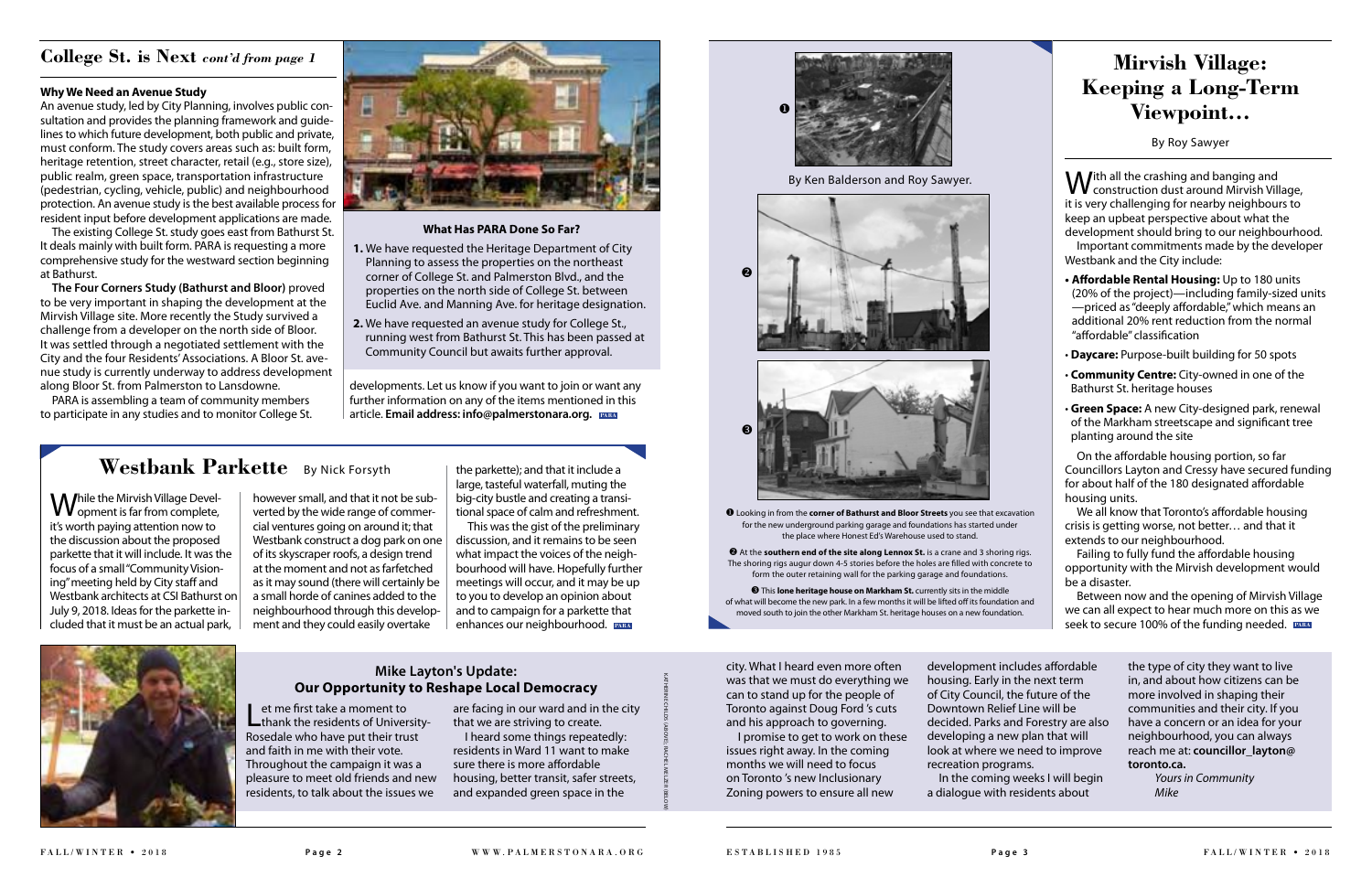



In the early morning glow, a<br>In graceful silhouette can be seen moving slowly in our local Healey Willan Park as Marjorie Shu meditates on her Tai Chi routine. Marjorie has been instrumental in maintaining and enhancing the park over the past 10 years. But now Marjorie has announced her retirement from park activities (although not from Tai Chi and mentoring future gardeners), and we want to thank her for her years of dedication to improving the neighbourhood.

Thanks to Marjorie's initiatives, the park is now home to 3 gardens. The large perennial garden on Ulster Street was started by Mary Neumann and Helen Jones in 1993. Both women lived across the road. They planted fats of annuals donated by the City of Toronto as well as a wide variety of perennials, including rare varieties of tulips and dafodils donated by Dugold Cameron. In 2008, Marjorie Shu purchased Mary's building and resumed care of the garden by donating and incorporating more plantings. The garden has been designed to have

colourful fowering plants and shrubs throughout all the growing seasons.

The garden surrounding the Healey Willan memorial was started, as Marjorie states, "to prevent dogs from soiling Healey Willan's memorial." This garden contains plants that have religious associations such as Ascension Lilies, which bloom in August to refect the Assumption of Mary the Virgin.

The most northerly garden—with edibles such as garlic chives, currants, and strawberries—was funded by a generous donation from artist Susan Low-Beer.

 $\blacksquare$  here are two enduring establishments in the PARA neighbourhood that serve as community hubs as well as sources of delicious food: the Riviera Bakery on College St. and the Harbord Bakery. The term, "If these walls could talk," certainly applies as these bakeries have witnessed and continue to see ongoing changes and events in the area.

Marjorie has maintained these gardens through the increasingly scorching, dry summer months. There is no water connection for a hose in the park—even after the wading pool was renovated several years ago—so Marjorie watered the large perennial garden every day using a long hose connected to her home. She watered the two smaller gardens by hand with two buckets.

This summer, Marjorie initiated the Monday Night Garden Work Parties for enthusiastic neighbourhood vol-

unteers. Topics included: how to germinate seeds, proper use of garden tools, and pruning techniques.

Marjorie hopes the community will take up stewardship of the gardens, fostering connection between nature and the young families who frequent

the park.

PARA invites those in the community who wish to continue Marjorie's legacy to contact us—this is our greenspace and we have to take

**Your PARA newsletter team is LOOKING FOR CONTRIBUTORS!** D ¬**What would you like to see in the newsletter?** ¬**We need writers, photographers, articles, ideas.** ¬**Send us your input.** ¬**Or COME JOIN THE TEAM.**¬**Contact PARA at [info@palmerstonara.org](mailto:info@palmerstonara.org)**



## **A Thank You to Marjorie Shu**

By Mary McKee and Frumie Diamond, with Marjorie Shu and Mary Neumann

**Marjorie** is as well known for her gardening talents as she is for her signature hats!

## **The Sweet Anchor of Little Italy**

By Fernanda Pisani



We highlight the Riviera in this issue and look forward to profling the Harbord Bakery in the Spring 2019 edition of the newsletter.

next year. **PARA** In the 10 years of holding this event, almost \$30,000 has been raised for Habitat for Humanity, and the organizing team is looking forward to better weather

Christmas at the Riviera is a feast for the eyes as well as the appetite, with treats both sweet and savoury.

Founded by the late Rocco Reale in 1974, the Riviera has favoured us ever since with beautiful displays of marzipan fruits and vegetables in the bakery window. The almondbased marzipan delights are produced on site 2 to 3 weeks



in advance of the holiday season. The fruit and vegetable shapes are formed with traditional molds and painted with a glaze made from a German recipe, using a technique Rocco learned from Italian master bakers as a young man. In addition, the bakery lends a European sensibility to the holiday season with baked goods imported directly from Italy. And with the addition of goodies such as Torrone, Panettone, and English Christmas Pudding, the Riviera ensures you need not leave College Street to satisfy your holiday cravings. Rocco immigrated from Italy in



care of it! **PARA**

1962 at the age of 16 and trained at the Vesuvio Bakery, now the Riviera, learning the craft of pastry chef as well as bread maker. He bought the business from the Vesuvio owners in 1974. Rocco 's specialty goods such as Zeppole di San Giuseppe, which are produced in March, have been featured in the *Toronto Star*, *Canadian Living* and *Toronto Life* magazines. His baking skills are well appreciated at Easter time as well, and the Easter procession attendees are sure to drop by the bakery to enjoy treats such as the ricotta and cooked wheat cake Pastiera Napoletana, Cannoli, and Capuccino.

As per many unions in the neighbourhood, Rocco met his wife Rosa on College St. (Her parents owned the Roma Meat Market, which was located east of the Café Diplomatico. They sold fresh meats and were among the frst in the area to offer a variety of imported Italian goods.) Rocco and Rosa married in 1974, a landmark year for them as business owners and as a married couple. Sadly, Rocco passed away in March of 2018, and now the family—Rosa, son David and his wife Michelle, daughter Stephanie, and Rocco and Rosa's grandchildren—continue to build on the bakery's legacy.

In the 1970s Rocco and Rosa's well known generosity extended to taking in Vietnamese refugees who at the time were known as "Boat People." One of these was Hong (aka David), whom Rocco trained as a very young man to become a baker; Hong was able to make Toronto his home and to sponsor his family. He is now head baker and well known to Riviera customers.

Many people in the area treasure the Riviera Bakery, a great part of our neighbourhood, and continue to enjoy the friendly environment, the regular goodies, and the seasonal specials. **PARA**

## E CALL FOR SUBMISSIONS

FERNANDA PISANI

FERNANDA PISANI

### **Planet Palmerston****By Kei Yano**

Despite the rain, the Planet Palmerston Community Street Sale participants persevered with yard sales, bake sales, a BBO and a raffle. Held on June 23, it was the 10th anniversary of this yearly fundraiser in support of Habitat for Humanity. Unfortunately, the rainy day put a damper on the festivities and there were fewer sales on the street than in past years. "It wasn't the easiest of years, nor the most successful, but it may have been

the most resilient and demanding, and we still made it through and managed to raise a little bit of money for Habitat (for Humanity) in the process," said Mackenzie Muldoon, the event 's originator.

> **David Reale** (top) poses in front of the marzipan window display; **Rocco**, proud of the fruits of his labour (centre); **Hong and Moshan** in the kitchen (below).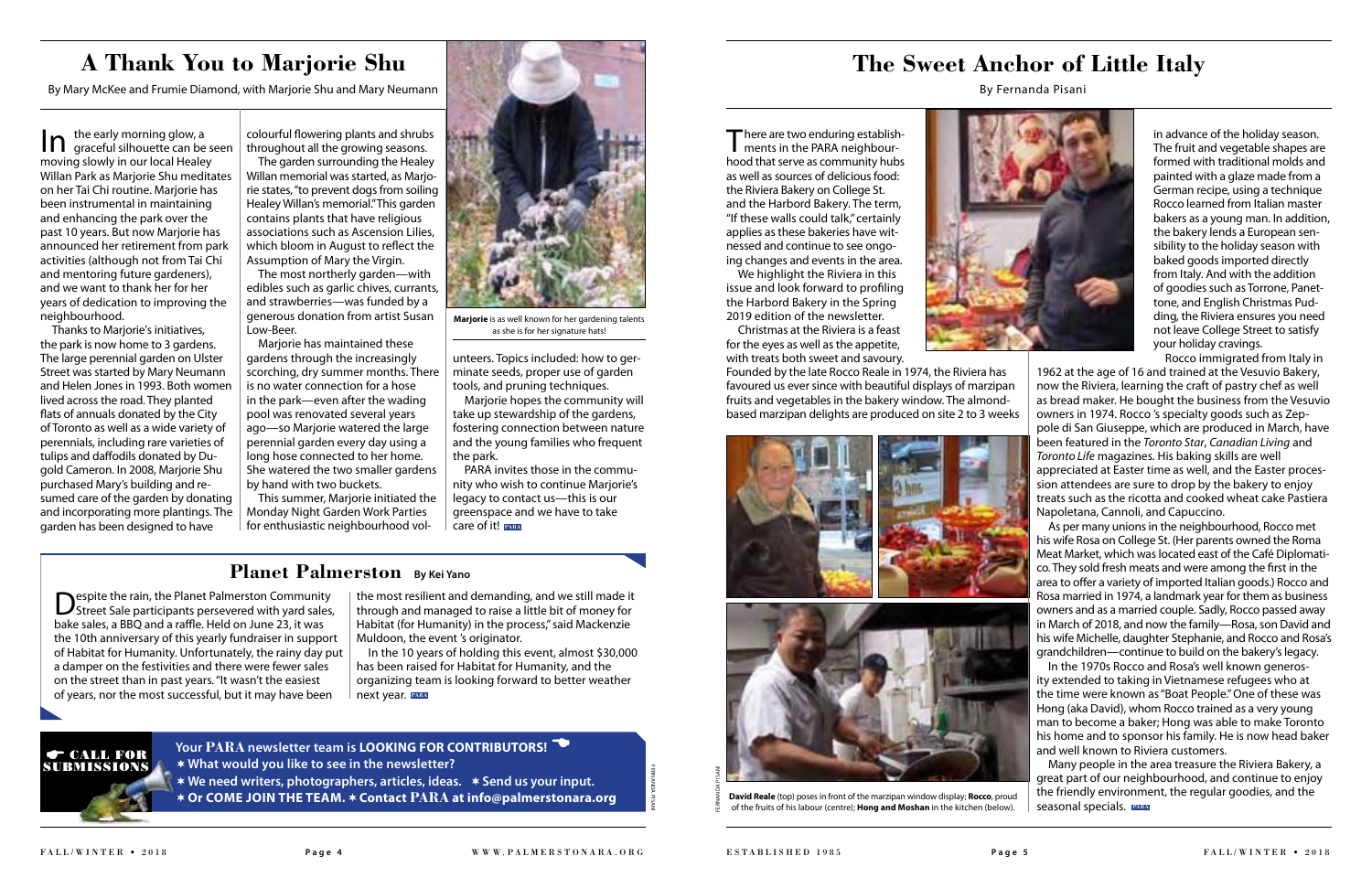**Healey Willan Park, at the corner of Euclid Ave. and Ulster St.,** or "at 504 Euclid Avenue, by Ulster St.," is well known to anyone who is raising (or has raised) young children in our neighbourhood. Our park is equipped with a play structure, a sandbox, even a set of musical bells. Park benches and picnic tables have been cheerfully painted (and re-painted, over the years). In the summer the wading pool and the shade from numerous trees are extra draws. Neighbourhood volunteers tend a garden in a space along the south edge of the park and have even

planted some raspberry canes for all to enjoy.

But one of the most notable features of our park is the abundance of toys. Individuals and families have donated shovels, buckets, and an armada of toy excavators and other trucks, which children put to use in the sand box. During

its "dry season," the wading pool is full of tricycles and other small riding toys, and toddler-sized climbing and sliding equipment is set near the big play structure.

On Sunday, November 21st, the PARA Green Committee hosted a clean-up and stewardship afternoon at Healey Willan Park. Volunteers sorted through all the toys to get rid of any that were broken; raked the sandbox and searched out trash in the corners of the park; even swept the path and mulched some of the trees. It was a brisk but sunny day. Warm drinks, fruit and cookies were shared among the volunteers and other park-goers. There were even celebrity sightings, as Councillor Mike Layton took a break from door-knocking on the eve of the municipal election to lend a hand with raking and other park cleanup tasks. Also helping out was our MPP Jessica Bell with her family.

## To express interest in a board position, to make an offer of volunteer hours or to provide feedback, email us at: **info@palmerstonara.org**

PARA hopes to host more

## **Find us on Facebook: PalmerstonARA**

## ${\bf P}$ almerston  ${\bf A}$ rea  ${\bf R}$ esidents'  ${\bf A}$ ssociation

Serving the Palmerston/Little Italy Neighbourhood

• Commit to volunteering your talents for even just two hours as we work on initiatives such as the Laneway

• Here in southern Ontario, p<br>these salts, chloride levels i<br>wards levels that are dange<br>freshwater creatures. These<br>our trees, lawns and garder<br>Salt Council, a committee of the Ontario<br>nmends these six actions:<br>an later. . The de-icing salts used on roads, sidewalks and other paved surfaces cause pollution in our waterways. • Here in southern Ontario, partly due to use of these salts, chloride levels in streams are rising towards levels that are dangerous to fsh and other freshwater creatures. These salts are also hard on our trees, lawns and gardens.



### My Reducing the number of Toronto wards changes everything.

More residents' associations and issues will compete for our councillor's attention. PARA will ensure that our neighbourhood concerns are heard and respected.

#### Our board and small group of volunteers cannot do this alone — we need you, too.

- Become a PARA member and make our voice stronger.
- Join the PARA board and share your problem-solving expertise as we advocate for appropriate development along both College and Bloor Streets.
- Naming Project, PARA Green Plan, Party in the Park 2019, and neighbourhood communications.

- **. Shovel sooner than later.** Clear the white stuff as soon as you can so a snowy sidewalk doesn't become an icy one. Instead of salt, let the sun do the melting for you.
- t**Use salt alternatives.** Use alternatives like sand or non-clumping kitty litter to create traction instead of salt.
- **· Use salt wisely.** Only use salt on icy areas and give it time to work. A little goes a long way, and salt doesn't work when it's colder than -10°C.
- **· Prevent ice.** Direct downspouts away from walkways or driveways and keep storm drains clear to avoid icy areas.
- t **Wear winter boots.** Wear a pair of winter boots with good tread to keep you safe and warm. We can't always expect bare pavement.
- **Put snow tires on your car.** Consider switching your all-season tires for snow tires. You'll have better traction and two sets of tires that last twice as long. RACHEL MELZER (ABOVE

#### I WANT TO SUPPORT MY NEIGHBOURHOOD AND JOIN PARA

| $\Box$ 2018/19 Membership | $\Box$ |
|---------------------------|--------|
|---------------------------|--------|

| $\Box$ 2018/19 Membership $\Box$ NEW- welcome!                                                    |                                                                | $\Box$ RENEWAL- welcome back!                                                     |
|---------------------------------------------------------------------------------------------------|----------------------------------------------------------------|-----------------------------------------------------------------------------------|
|                                                                                                   |                                                                |                                                                                   |
|                                                                                                   |                                                                |                                                                                   |
|                                                                                                   |                                                                |                                                                                   |
| Your areas of concern (e.g., traffic, green plan, laneways, community events, development, etc.): |                                                                |                                                                                   |
|                                                                                                   | <b>Membership:</b> $\Box$ Individual Voting Member \$25        |                                                                                   |
|                                                                                                   |                                                                | $\Box$ Supporting Member or Family \$40 = additional support for PARA initiatives |
|                                                                                                   | $\Box$ Super Member \$50 = maximum support for PARA activities |                                                                                   |
|                                                                                                   | Payment: 1. Paypal via palmerstonara.org/membership/           |                                                                                   |
|                                                                                                   | 2. Cash or Cheque, made payable to PARA                        |                                                                                   |
|                                                                                                   | c/o Ingrid Nasager, PARA Membership Coordinator,               |                                                                                   |
|                                                                                                   | 146 Clinton St.<br>Toronto ON M6G 2Y3                          |                                                                                   |
|                                                                                                   |                                                                |                                                                                   |

| $\square$ 2018/19 Membership | $\square$ NEW- welcome!                                                                                                              | $\Box$ RENEWAL- welcome back!                                                                                                                       |
|------------------------------|--------------------------------------------------------------------------------------------------------------------------------------|-----------------------------------------------------------------------------------------------------------------------------------------------------|
|                              |                                                                                                                                      |                                                                                                                                                     |
|                              |                                                                                                                                      |                                                                                                                                                     |
|                              |                                                                                                                                      | eas of concern (e.g., traffic, green plan, laneways, community events, development, etc.):                                                          |
|                              | <b>Membership:</b> $\Box$ Individual Voting Member \$25                                                                              |                                                                                                                                                     |
|                              |                                                                                                                                      | $\Box$ Supporting Member or Family \$40 = additional support for PARA initiatives<br>$\Box$ Super Member \$50 = maximum support for PARA activities |
|                              | Payment: 1. Paypal via palmerstonara.org/membership/                                                                                 |                                                                                                                                                     |
|                              | 2. Cash or Cheque, made payable to PARA<br>c/o Ingrid Nasager, PARA Membership Coordinator,<br>146 Clinton St.<br>Toronto ON M6G 2Y3 |                                                                                                                                                     |

events after the winter snows pass. Thank you to everyone who helped to clean up the park together on November 21st, and to all the other individuals whose acts of park stewardship make Healey Willan Park a special place in our neighbourhood. **PARA**

### **DID YOU KNOW?**



#### **Being Smart About Salt:**

**The Smart About Salt Council, a committee of the Ontario Good Roads Association, recommends these six actions:**

— *Rachel Melzer*



**PARA neighbours, assisted by Mike Layton** (left) happily participated in the Healey Willan Park clean -up.

## **Green Committee Fall Event**

By Rachel Melzer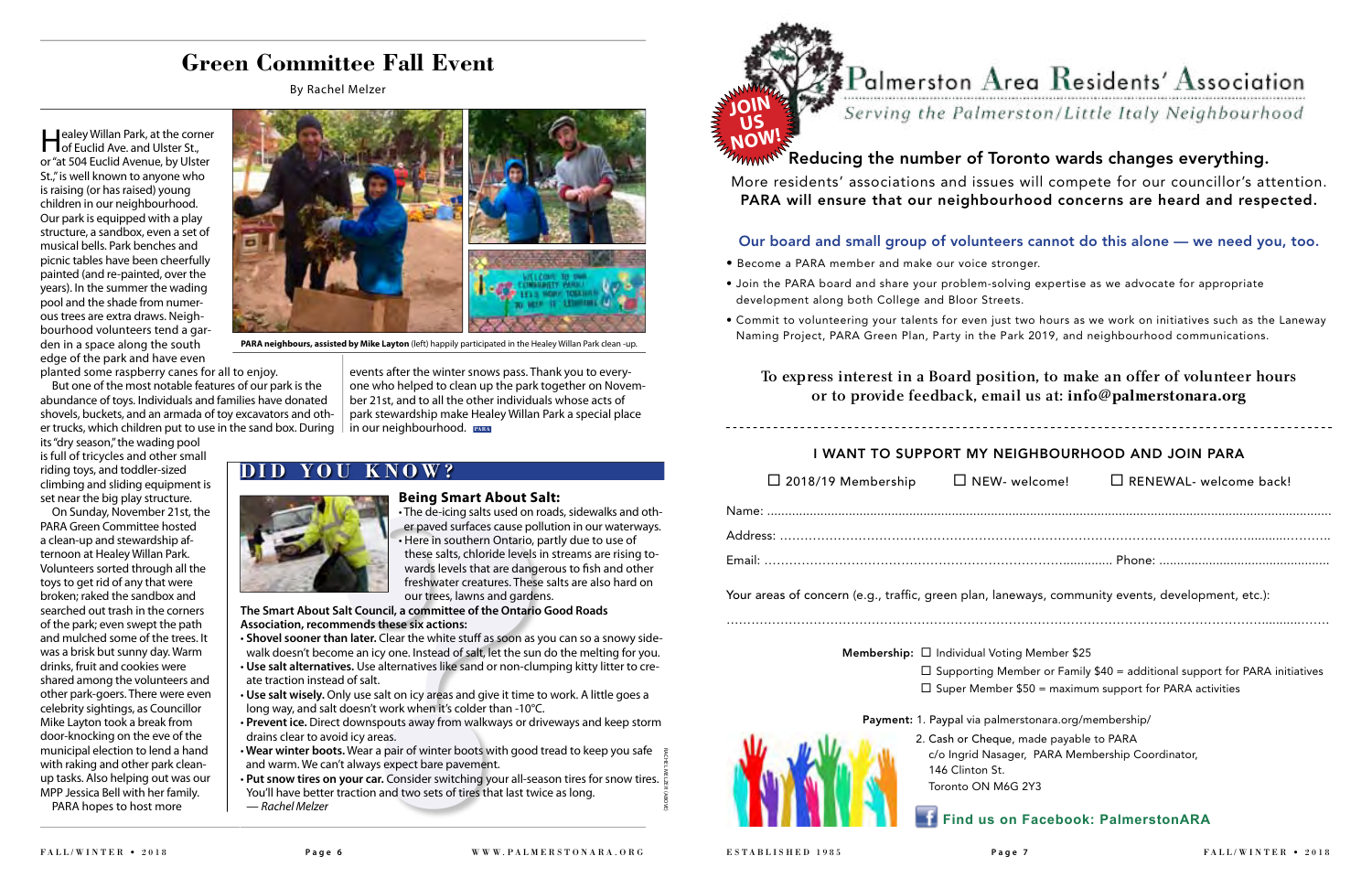## PARA Laneways: *A Progress Report*

## **Huggins Family Lane**

We are pleased to provide<br>
Wyou with the following update as of November 2018, on the laneway-naming initiative in our neighbourhood:



• Eight laneway-naming petitions are ready to be submitted to the Department of Engineering at the City of Toronto. These are: Joe Bertucci Lane, Wayne and Shuster Lane, Bea-

- We will submit these petitions as a package for approval at Community Council in early 2019, in time for a Spring celebration to officially inaugurate our new laneway names.
- **Thanks to the efforts of Eya Donald Greenland, lane 8 has** been named after Dr. Lucie Tuch.
- We hope that you enjoy the current installment of the stories behind the lane names.

trice Minden Lane, Via Dei Giardini Lane, Huggins Family Lane, Morley Safer Lane, The Jewish Folk Choir Lane, and Alan Borovoy Lane.

> The Huggins family, the first (and only) black family in the neighbourhood for many years, lived at 205 Clinton St. for more than half a century. John Huggins hailed from the island of St. Kitts, where he was a Police Officer. Posted to the neighbouring island of Antigua, he met

**WE NEED VOLUNTEERS FROM THE NEIGHBOURHOOD!!!** We still need help in obtaining signatures for the last 2 lane naming petitions: lane 10, Sam Richardson Lane; and11, Eliza Balmer Lane. **If you can help, email us at: info@palmerstonara.org.**

Wyvonie (known as Yvonne, who then left to study nursing in England). Seeking greater economic opportunity, they immigrated to Toronto and married here in 1957, and after several years as renters above a hardware store on Dundas near Spadina, they purchased their home on Clinton St. in 1966.

#### Lucie Helen Tuch first arrived at 458 Markham<br>
St. in 1962. At 22, she was one of only six female students in her year at the Faculty of Dentistry, University of Toronto, out of a class of 128 students. She, her parents and her much younger sister, Alice, had moved to their new residence on Markham Street from their previous home on Phoebe Street in the Queen and Spadina area of Toronto.

Like many racialized people at the time, John was prevented by racial discrimination from being hired as a Police Officer in Toronto, so (again like many of his fellow Caribbean Canadians) he ended up working as a porter on CN and then as a Service Manager on VIA Rail until his retirement. Wyvonie was a nurse working at diferent local hospitals part-time in the early years while the couple raised their four children—Adonica, Adonis, Arleen, and Alison—all of whom attended Clinton Street School (K-6), then King Edward (7 and 8). As one of the children put it in a recent interview, growing up black in an overwhelmingly white neighbourhood was not easy: "I have only positive memories of my classrooms (at Clinton Street School). It was in those public spaces like recess and going home for lunch and after school. Those were the times I was confronted with racism. It was hard. There was a lot of name calling on the schoolyard." Through it all, though, the Huggins children found the strength (stoutly supported by their parents) to build lifelong friendships with the neighbouring kids and make their mark on the community as adults—as flmmakers, lawyers, educators, and social activists.

Naming Laneway no. 4 the Huggins Family Lane honours this remarkable family and their contribution to the Palmerston area. Mrs. Huggins died November 26, 2015. She lived in the house on Clinton up to three months before her death, almost 50 years. — *Robert Vipond*

From childhood, Lucie was a force to be reckoned with: vibrant, opinionated, proactive, engaging, big-hearted, with a huge sense of humour. She'd have been surprised to hear herself described as a feminist; despite her powerful drive to succeed, Lucie's heart was steeped in traditional values.

She would not have been surprised to hear herself described as an environmentalist, however. An early member of Pollution Probe, Lucie would leave an educational note on your windshield if she found your car idling at the curb. She collected egg cartons in the rear seat of her car for recycling, long before the City implemented its recycling program.

Graduating in Dentistry in 1965, Lucie worked at a number of clinics until she opened her own dental office at 458 Markham St. in 1977. In the ensuing 30 years, she became beloved by many neighbours who became patients, often curing their deep-seated fear of dentists. Those who moved away still returned to Dr. Tuch's dental chair for annual check-ups and a generous dose of her quirky humour, observations on life, and wisdom.

When her younger sister, Alice, graduated

#### LANE<sup>4</sup>



**Huggins Family outing:** Adonis, Arleen, Alison and Adonica, (front row); and Wyvonie and John Huggins, (back row). Taken in June 1969 in front of the Church of St. Stephen-in-the-Fields at College & Bellevue, where the parents were married, all the children were baptized and confrmed, and John and Adonica (and her son Atiba) continue to worship.

in Dentistry and joined the dental office, she provided Lucie with another great passion: two young nieces, Kaitlin and Hayley. Aunt Lucie devoted Mondays to her nieces, augmenting their education, teaching them life skills and nurturing their interests. She set high standards and demanded top results. Married later in life, Lucie had no children of her own, but she had embraced aunthood so fully, the girls accepted her as their second, much stricter, mother.

Lucie had a strongly philanthropic bent; many charities and hospitals benefted from her generosity. She personally funded a new combined digital panoramic cone beam unit for the dentistry department at Princess Margaret Hospital, in thanks for the care she had received while being treated for the breast cancer that claimed her life in 2007.

It seems particularly ftting that Lucie Tuch Lane, which runs between Markham and Palmerston, from Harbord to Ulster, continues south to College Street as Wayne and Shuster Lane. Johnny Wayne and Frank Shuster, Canada's beloved comedians, also attended Lucie's alma mater, Harbord Collegiate. Anyone who ever sat in Dr. Lucie Tuch's dental chair would tell you that Lucie's humour was on a par with Wayne and Shuster's, even though it was generally followed by an admonition to floss regularly, not leave your car idling, and to be sure to recycle your egg cartons.

The family and friends of Dr. Lucie Tuch are deeply grateful for the many neighbours and members of PARA who supported naming this lane in honour of a truly trailblazing woman. — *Eya Donald Greenland*



#### **Lucie Tuch Lane** *cont 'd*

COURTESY OF THE TUCH FAMILY

COURTESY OF THE HUGGINS FAMILY

| Lane 1   | Alan Borovoy             |
|----------|--------------------------|
| l ane 2  | <b>Beatrice Minden</b>   |
| Lane 3   | Joe Bertucci             |
| Lane 4   | <b>Huggins Family</b>    |
| Lane 5   | <b>Morley Safer</b>      |
| l ane 6  | Jewish Folk Choir        |
| Lane 7   | Via Dei Giardini         |
| l ane 8  | Lucie Tuch               |
| Lane 9   | <b>Wayne and Shuster</b> |
| l ane 10 | Sam Richardson           |
| Lane 11  | Eliza Balmer             |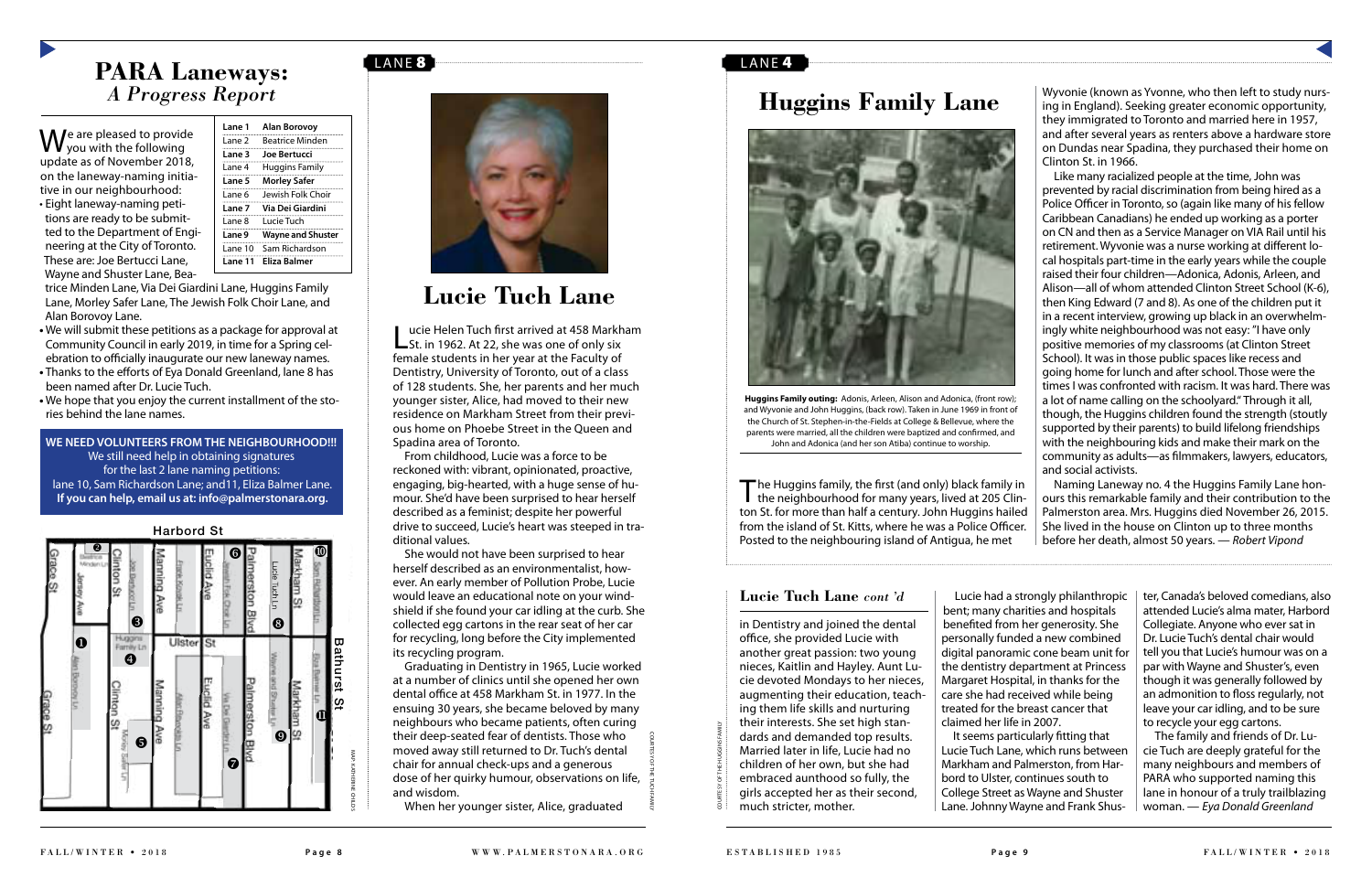#### *Acorns, acorns everywhere...*

Something amazing is happening at 337 Palmerston Blvd. on this beautiful October day. In a newly constructed 4-metre by 4-metre raised planting bed, several people are bent over, hard at work sowing seeds. Pedestrians and cyclists stop by to see what is going on.

This is Eric Davies' project and he and several volunteers are planting about 1,500 acorns that he has collected from old growth Red Oak trees in the Toronto area. Early next spring we should be seeing hundreds of red oak seedlings popping out of the soil. Eric's goal is to give away as many seedlings to good homes as is possible. A very large log adorns the front lawn and demonstrates how large a diameter the mighty oak can achieve.

 $\blacksquare$  he annual Party in the Park (Healey Willan Park) was held this year on June 10th. Organizer Patricia Pyrka and a handful of volunteers struggled against a brisk wind to keep the decorations contained,



Eric is a PhD candidate in the Faculty of Forestry at Uof T. He is passionate about promoting the importance of biodiversity, especially in urban settings. His previous research in our neighbourhood demonstrates that native trees and shrubs support far more invertebrates than nonnative species. This is crucial to maintaining a healthy ecosystem and it provides sustenance for our



**Successful urban forestry** in effect on Palmerston Blvd.

A small but busy bake-sale table provided treats, while a few daring kids ventured into the splash pad, only to be distracted by the arrival of a Toronto Police Services officer mounted on the always-popular horse.

#### migrating song birds (who are in serious decline) during spring and fall migration.

and the weather cooperated overall to give us a perfect June day. PARA sponsored the musical group The Blue Yonders, whose swinging music attracted families as the afternoon wore on.

The **Peacock Public House** (582 College St.) is a gastropub taking over what you may still remember as the old Bar Italia. Owned by the Queen and Beaver folks, it is now a large, stylish, high-quality bar and restaurant, com**fortable and inviting. PARA** 

#### **Gus the Other Barber**

moved to a newly renovated place at 701 Bloor St. West, east of Christie. Gus himself has long since retired, but the small barber shop he ran has been a generations-long neighbourhood linchpin.



**Wonder Pens** (52 Clinton St.) has taken up the quirky little box of a building between French/Korean resto Doma and the Greek Orthodox Church. They deal in writing essentials: pens, pencils, and paper. Fountain pens, styluses and markers, leatherbound notebooks, and handmade stationary are carefully curated. They even offer classes in calligraphy!

t**Newsletter:** Frumie Diamond (editor), Fernanda Pisani (creative director), Nick Forsyth, Katherine Childs (photography), James Choy, Kei Yano, Tom Churchill (copy editor) **• Central Tech Field Liaison:** Nick Forsyth **• Planet Palmerston:** Kei Yano **• Party in the Park:** Suzanne Kleiman, Patricia Pyrka • **t** For electronic versions of the newsletter content and additional information on PARA, visit our website at www.palmerstonara.org ·  $\cdot$  Email us at info@palmerstonara.org  $\cdot$  Facebook www.facebook.com/PalmerstonARA/  $\cdot$  Mirvish Village Task Group: www.mirvishvillagetg.org

The airily modern Vietnamese cafe **Rustle and** 

 $\tilde{\phantom{a}}$ BELOW **Still** (605 Bloor St.) hangs

a half-story above Bloor Street near Palmerston; thick fronds of potted plants enhance the ambiance of pale wood and soft lighting. Serving classic Vietnamese style coffee and a wide variety of Asian-inspired beverages, with banh mi and pastries to eat, it is quiet, calm and cheerful. It also provides a welcome community space, as is evident in the way it has caught on with a wide swath of the younger

**Hosting a membership table at the park entrance,** *continued on page 12* *Business ventures along the commercial streets in the PARA neighbourhood are constantly changing. We welcome new businesses that bring a greater range of services closer to our homes By Nick Forsyth* 

> generations in the neighbourhood. It is a treasure. Taiwanese restaurant **Yi Fang Taiwan Fruit Tea** (615 Bloor St.) takes over the corner space last occupied by a Taiwanese noodle shop, and almost across the street is the bright orange **Coco Fresh Tea and Juice** (630 Bloor St.), which looks small but is in fact a gigantic player on the world stage, with 2000 locations amassed over the past 20 years. Both are cleverly designed, attrac

tive rooms. Will they coexist peacefully... or compete till one surrenders?

Red Oak trees were common in the original forest in our area, but non-native trees now predominate. Eric is trying to reverse this trend, and although this is just one small project, he is hoping to encourage neighbourhoods across Toronto to take up the challenge: plant native trees and ensure biodiversity for a healthy environment. Be on the lookout next spring for baby oak trees. **PARA**

## Party in the Park By Ingrid Nasager

The menu at **Do Eat Chinese Dumpling House** (623 Bloor St.) has been revamped, but (thankfully) certain dumpling recipes and methods have been kept.

**Salumi Bar** (593 College St.) has slapped a fresh coat of paint on an already beautiful entranceway. Salumi serves up serious Italian cheeses and charcuterie, paired with small dishes of pasta and salad suited to social, engaging eating.

**Print Pop** (637 Bloor St.) is a simple print shop on the corner of Bloor and Euclid. It's nice to see useful and functional businesses moving in; hopefully their wide variety of printing equipment fnds a purpose here, be it signs, stickers, decals, or homework. NICK FORSYTH (ABOVE); JAMES CHOY (LOWER RIGHT)

#### **NEWSLETTER MISSION**

to inform, educate and support our community on local issues  $\cdot$  To help develop a sense of belonging and enjoyment in a safe community  $\cdot$ **t5** To promote community betterment through active participation of residents **TO** support the growth of PARA membership  $\cdot$ 

#### **PARA BOARD MEMBERS AND VOLUNTEERS**

**· Board Members:** Paul MacLean (chair), Elizabeth Cowling (secretary), Joan Reynolds (treasurer), Frumie Diamond, Ingrid Nasager (membership), Nick Forsyth, Mary McKee, Kei Yano •

. Mirvish Village Task Group (for PARA): Paul MacLean, Donna McFarlane, Leo Panitch, Roy Sawyer · MVTG web manager: Donna McFarlane · . Lane Naming: Mary McKee, Katherine Childs, Jorge Assuncao, Robert Vipond, Fernanda Pisani, Jennifer Deyell . . Communications & Facebook: Mary McKee, James Choy . Website Coordinator: Nick Forsyth, Mary McKee . Greening: Frumie Diamond (chair), Kei Yano, Nick Forsyth, Scott MacRitchie, Becky Armstrong, Rachel Melzer, Marisa Burton, Mark Shyzer •

## **WELCOME TO THE NEIGHBOURHOOD**

#### **Wonder Pens**

**Rustle and Still**



KATHERINE CHILDS

ABOVE

; INGRID NASAGER

## **Think IT**

**A young Italian couple, Marzia Giancarli and Enrico Marinella,** are bringing a bit more Italian culture into our neighbourhood with the cuisine at **Think IT (Italian)**,



their new café at 196 Borden Street (at Harbord). The menu includes Spinaccino (a vegetarian sandwich), cofee made with Trucillo beans from Italy, baked-on-premises treats like cornetti (little horn pastries flled with apricot jam) and an Italian version of the French croissant (with less butter), gelatos, delicious panini, soups, salads and house pizza. With their newly acquired liquor license, they plan to serve Italian wines and beers with Italian tapas. Their motto is "Eat Italian, Drink Italian & Think Italian." A defnite place to check out… — *James Choy*

## **Acorn Growers**

By Frumie Diamond